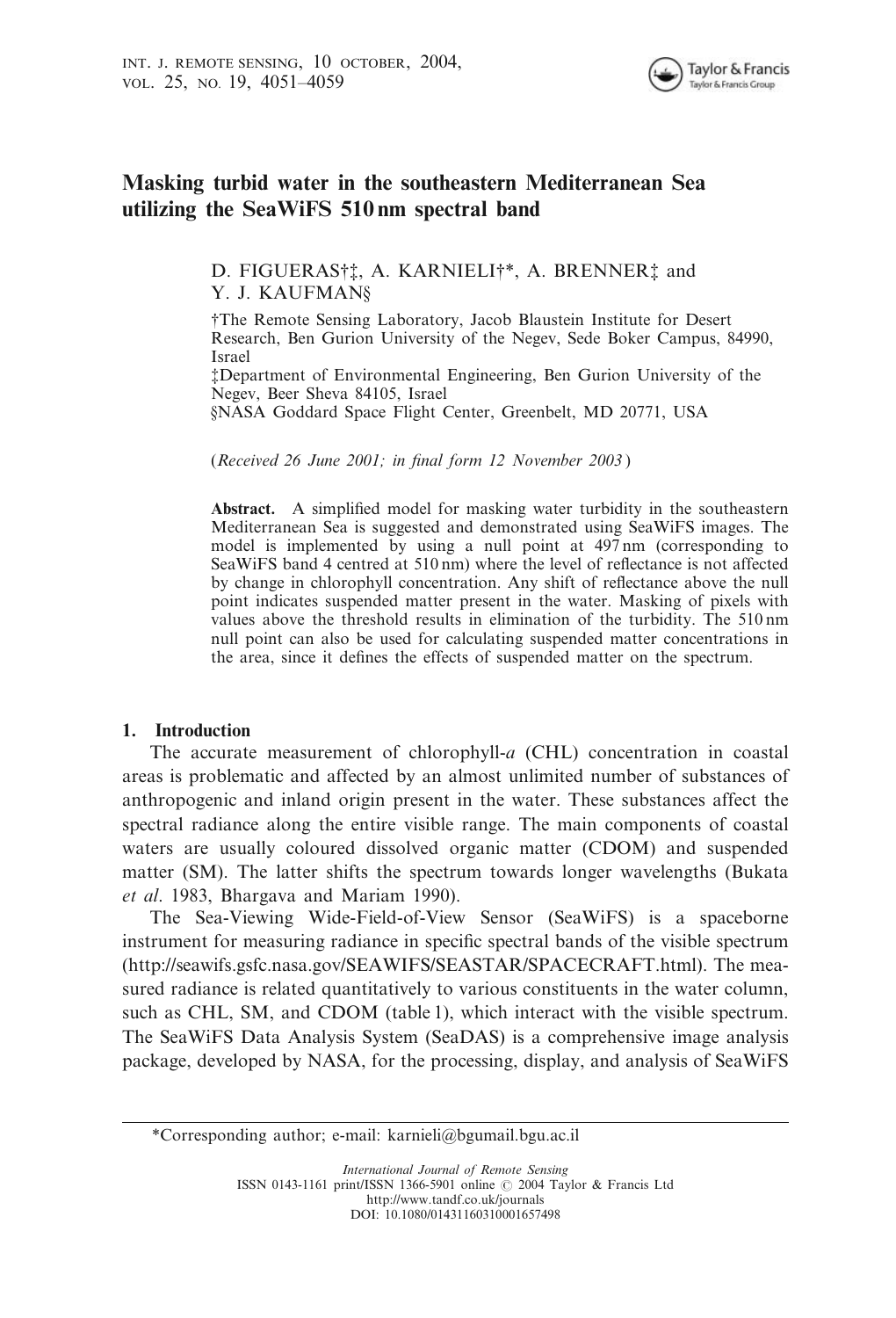| Band           | Centre wavelength<br>(nm) | Colour     | Primary use                                     |
|----------------|---------------------------|------------|-------------------------------------------------|
|                | 412                       | violet     | Dissolved organic matter (including Gelbstoffe) |
| $\overline{2}$ | 443                       | blue       | Chlorophyll absorption                          |
| 3              | 490                       | blue-green | Pigment absorption (Case II), K(490)            |
| $\overline{4}$ | 510                       | blue-green | Chlorophyll absorption                          |
| 5              | 555                       | green      | Pigments, optical properties, sediments         |
| 6              | 670                       | red        | Atmospheric correction                          |
| 7              | 765                       | near IR    | Atmospheric correction, aerosol radiance        |
| 8              | 865                       | near IR    | Atmospheric correction, aerosol radiance        |

Table 1. SeaWiFS spectral bands and primary use.

and other sensor data (McClain et al. 1995, http://seadas.gsfc.nasa.gov). The program incorporates various algorithms for creating different products.

Algorithms for computing CHL concentrations  $(C<sub>CHL</sub>)$ , such as the SeaWiFS OC4V4 (O'Reilly *et al.* 2000, equation (1)), were composed initially for application in the open, deep sea, denoted as Case I water (Morel and Prieur 1977):

$$
C_{\text{CHL}} = 10^{(0.366 - 3.067R + 1.930R^2 + 0.649R^3 - 1.532R^4)}
$$
\n<sup>(1)</sup>

where the reflectance  $R$  is defined as

$$
R = \log_{10} \left( R_{555}^{443} > R_{555}^{490} > R_{555}^{510} \right) \tag{2}
$$

This algorithm has been applied mainly for understanding the carbon cycle, spotting large fish schools for the fish industry, etc. Anthropogenic induced substances and sediments are not present in the open ocean in sufficient concentrations to influence the spectral characteristics of the water (Morel and Prieur 1977, Nanu 1993). Therefore, standard CHL algorithms introduce erroneous CHL concentrations in Case II areas.

The SeaDAS program also contains an algorithm for masking turbid water based on Bricaud and Morel (1987). The condition for limiting reflectance for Case I water at 555 nm is expressed as  $R_{\text{lim}}(555)$ , using SeaWiFS channel 5 and applying multiple variables such as the diffuse attenuation coefficient for downwelling irradiance  $(K_d)$ , backscattering coefficient  $(b_b)$ , index of refraction  $(n=1.341)$ , Fresnel reflectivity  $(\rho)$ , and the additional SeaDAS chlorophyll and phaeopigment algorithms:

$$
R_{\text{lim}}(555) = \frac{1 - 2.5B - \sqrt{\left((2.5B - 1)^2 - 4.44B\right)}}{2} \tag{3}
$$

$$
B = 0.33bb/Kd
$$
 (4)

$$
b_{b}(555) = 0.00075 + [0.0063 - 0.00263 \log(C_{\text{CHL}})] C_{\text{CHL}}^{0.62}
$$
 (5)

$$
K_{\rm d}(555) = 0.0717 + 0.039 C_{\rm CHL}^{0.64}
$$
 (6)

where  $C<sub>CHL</sub>$  is the pigment concentration based on the SeaDAS algorithm (equation (1)). The remote sensing reflectance  $(R_{RS})$  is a SeaWiFS product defined as the ratio between normalized water leaving radiance (nlw) and extraterrestrial solar reflectance  $(F_0)$  for any specific spectral band  $(\lambda)$ :

$$
R_{\rm RS} = n l w / F_0 \tag{7}
$$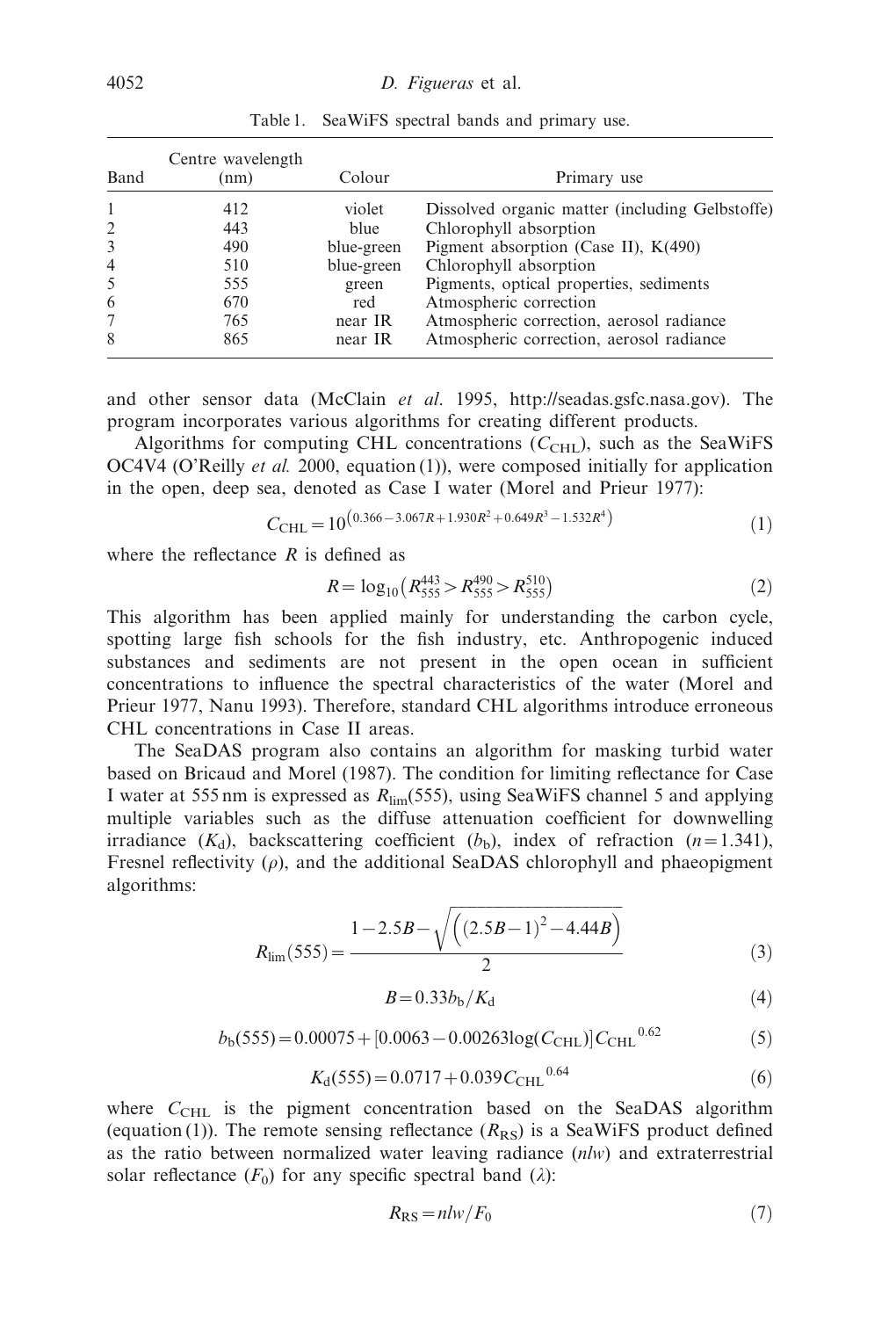The turbid water mask is set when  $R_{RS}$  exceeds a value analogous to  $R_{lim}$ , i.e.

$$
R_{\rm RS}(555) > (1 - \rho)R_{\rm lim}(555) / Qn^2 \tag{8}
$$

where  $Q=3.42$  is defined as the ratio of upwelling irradiance to radiance that varies with the angular distribution of the upwelling light field, and is equal to  $\pi$  for an isotropic distribution. Despite the complexity of the above procedure, it is not intended to remove the effects of turbid water from the CHL product in order to recognize solely the CHL.

The objective of the current project was to develop a simplified and efficient algorithm for removing the effect of SM in the SeaWIFS CHL product. The proposed algorithm was tested and demonstrated on the southeastern Mediterranean Sea where both SM and CHL are present in the water.

### 2. Material and methods

SeaWiFS images were acquired at the high resolution picture transmission (HRPT) receiving station at Sede Boker Campus, Israel. Image processing was performed using the SeaDAS image analysis program, on Level-2 GAC Data Products (http://seawifs.gsfc.nasa.gov/SEAWIFS/SOFTWARE/DATA\_PRODUCTS. html). The main data contents of this product are the geophysical values for each pixel, derived from the Level-1A raw radiance counts by applying the sensor calibration, atmospheric corrections, and bio-optical algorithms. The OC4V4 CHL algorithm was applied to 220 SeaWiFS images from the years 2000–2001.

#### 3. Detecting and masking SM in water

The OC4V4 algorithm recognizes a large area near the coast of Egypt by the Nile Delta as having extremely high CHL concentrations—above  $60 \text{ mg m}^{-3}$ (figure  $1(a)$ ). However, this area is known to have high concentrations of sediments from Nilotical sources, originating from the Nile Delta and transported eastwards by the geostrophic circum-Mediterranean cyclonic gyre, derived by the regional dominant winds (Emery and Neev 1970, Karnieli et al. 1993, Mayo et al. 1993, Gitelson et al. 1996).

Due to the above erroneous CHL values, a model for estimating SM concentrations was needed to detect and mask all suspended sediments in the study area. A few models were examined—Tassan (1981), Froidefont et al. (2002), and Mayo et al. (1993). The latter was implemented for the southeastern Mediterranean Sea and is presented in figure  $1(b)$ . Note the similarity in CHL and SM distributions on both products.

The current proposed method is based on the fact that at the 497 nm wavelength, CHL concentrations do not affect the upwelling water-leaving radiance, on condition that the water is pure and there is no SM or CDOM present (Bukata et al. 1995). Consequently, a threshold for distinguishing between CHL and SM will be the  $R_{RS}$  value at 497 nm of Case I water. On implementing this 'null point' procedure on water with the presence of SM additional to CHL, every shift of the spectrum above this point should be a result of SM present in the water body.

The above hypothesis is demonstrated hereby on an image of 18 June 2001 (figure  $1(a)$ ). High CHL concentrations were detected throughout the southeastern Mediterranean coastline. Maximal concentrations, north of the Nile delta, computed by OC4V4, reached  $61.71 \text{ mg m}^{-3}$ . Average pelagic concentrations were  $0.07 \text{ mg m}^{-3}$ . Average concentrations 60 km west of the coast offshore the Tel Aviv area, where high loads of nutrients are discharged daily, reached  $1.41 \text{ mg m}^{-3}$ .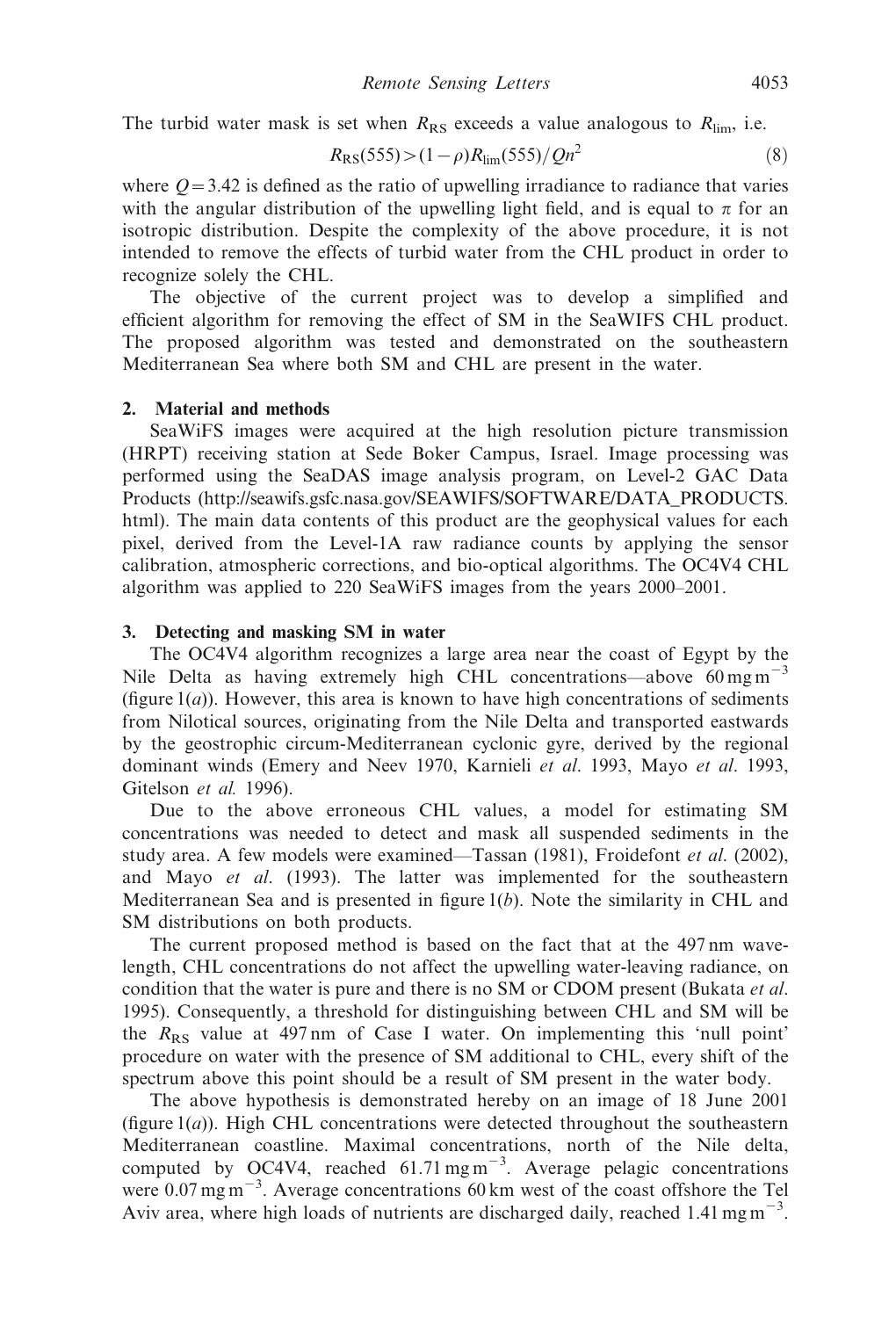

Figure 1. SeaWiFS products demonstrated on image of 18 June 2001 of the southeastern Mediterranean: (a) suspended matter concentration based on Mayo et al. (1993) model; (b) chlorophyll-a concentration based on O'Reilly et al. (2000) OC4V4 model. Both products detect high signals along the Egyptian coasts but interpret them differently.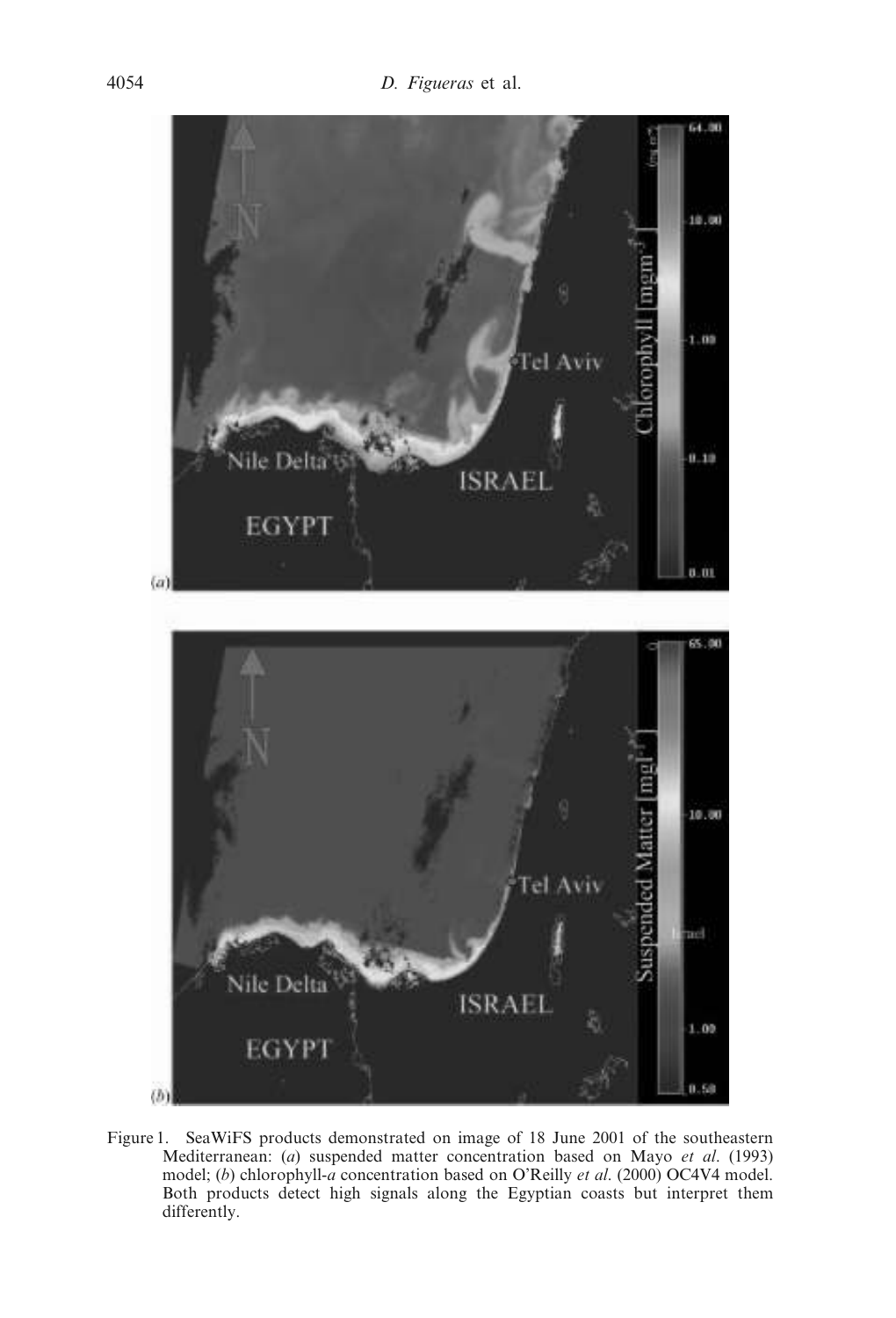Using the SeaDAS turbid water mask, spectral data from Case I and II areas were collected and analysed.

### 4. Case I areas

Suspended matter concentrations in Case I areas west of the Israeli coastline were negligible (Herut *et al.* 1999). In order to validate this statement, a total of 1175 pixels ( $\sim$  1175 km<sup>2</sup>) from several representative images, from different seasons, were examined in an open-sea area between Egypt, Israel, and Cyprus. Results show that average CHL concentrations, according to OC4V4 model, varied between 0.09 to  $0.27 \text{ mg m}^{-3}$ . The null point (figure 2(*a*)) is located between SeaWiFS channels 3 and 4 ( $\lambda$ =490 and  $\lambda$ =510 nm, respectively). The minimum coefficient of variation (CV) in the visible spectrum (412–670 nm) was calculated to select the reference band for chlorophyll. The lowest CV was found at the  $\lambda = 510$  nm wavelength (figure 3) where  $CV = 0.11$  corresponds to average  $R_{RS} = 0.0039$ .



Figure 2. Volume reflectance spectra in a (a) Case I pelagic environment; (b) Case II environment containing different sediment concentrations offshore from the Nile Delta. Volume reflectance spectra of the Case II water show larger values than those of the Case I water in all SeaWiFS bands due to high suspended matter concentrations.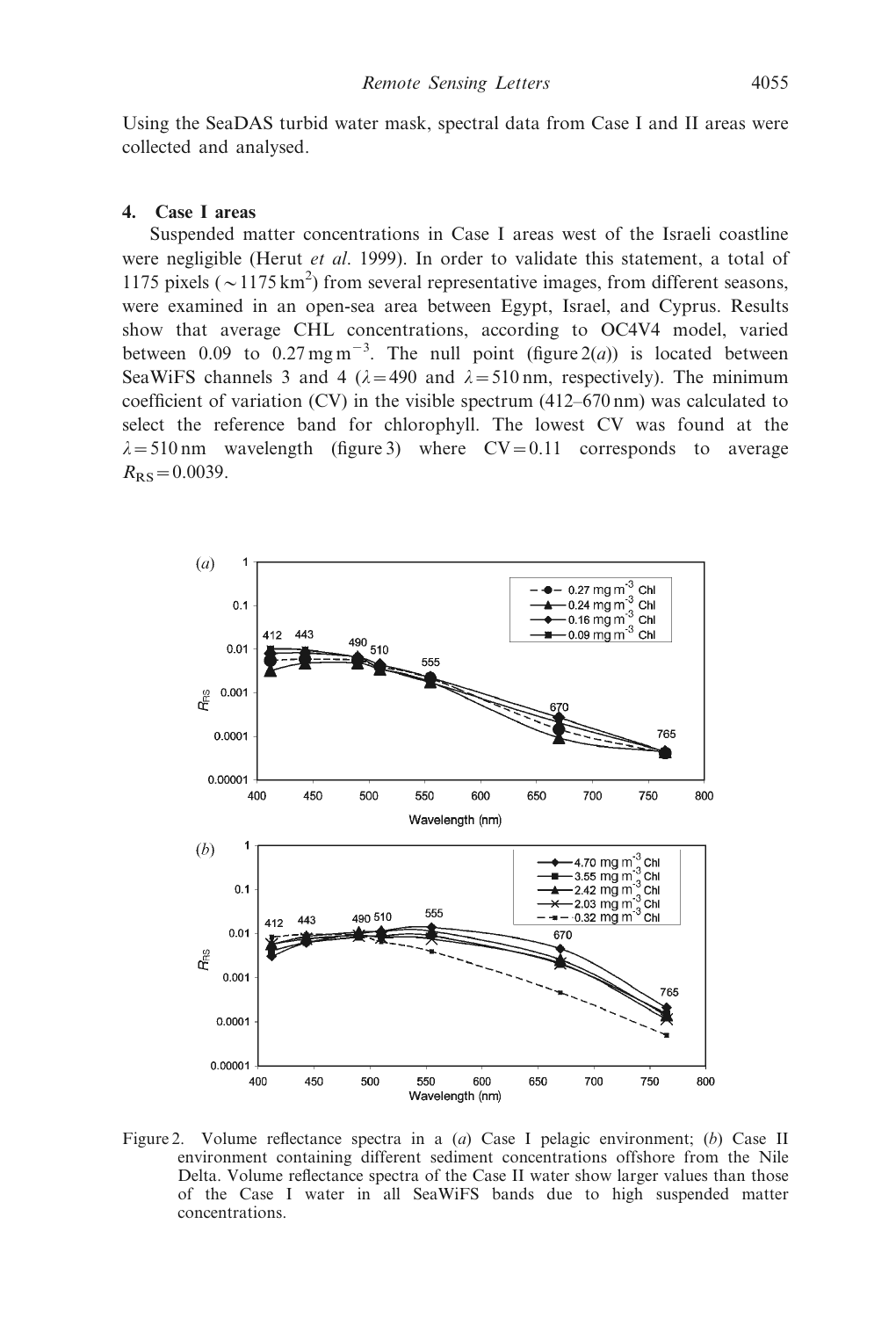## 5. Case II areas

A total of 1006 pixels ( $\sim$ 1006 km<sup>2</sup>) from several representative images were examined offshore from the Nile Delta (Case II water), where water contains high sediment concentrations (figure 1). Volume reflectance spectra show larger values than in the Case I water in all SeaWiFS bands due to high SM concentrations. CHL concentrations (OC4V4 model) vary between 0.32 and 4.70 mg m<sup>-3</sup>. The location of the null point is the 490 nm wavelength, corresponding to  $CV = 0.09$ (figure 3).

# 6. SM classification

Mayo et al. (1993) demonstrated a large correlation between the CZCS 520 nm band and SM concentration in the Nile delta area. According to the present model, any result higher than the reference point, at 510 nm, represents a shift caused by SM, and therefore this area will be classified as Case II water. The calculation for



Figure 3. Coefficient of variation (CV) of  $R_{RS}$  measured offshore from the Nile Delta (Case II) and in the pelagic waters of the southeastern Mediterranean (Case I). Lowest CV value of Case I water corresponds to SeaWiFS 510 nm spectral band.



Figure 4. Volume reflectance spectra featuring the relative contribution of water turbidity to reflectance at the 510 nm wavelength in relation to chlorophyll-a. Arrow represents shift from the null point at the 510 nm wavelength.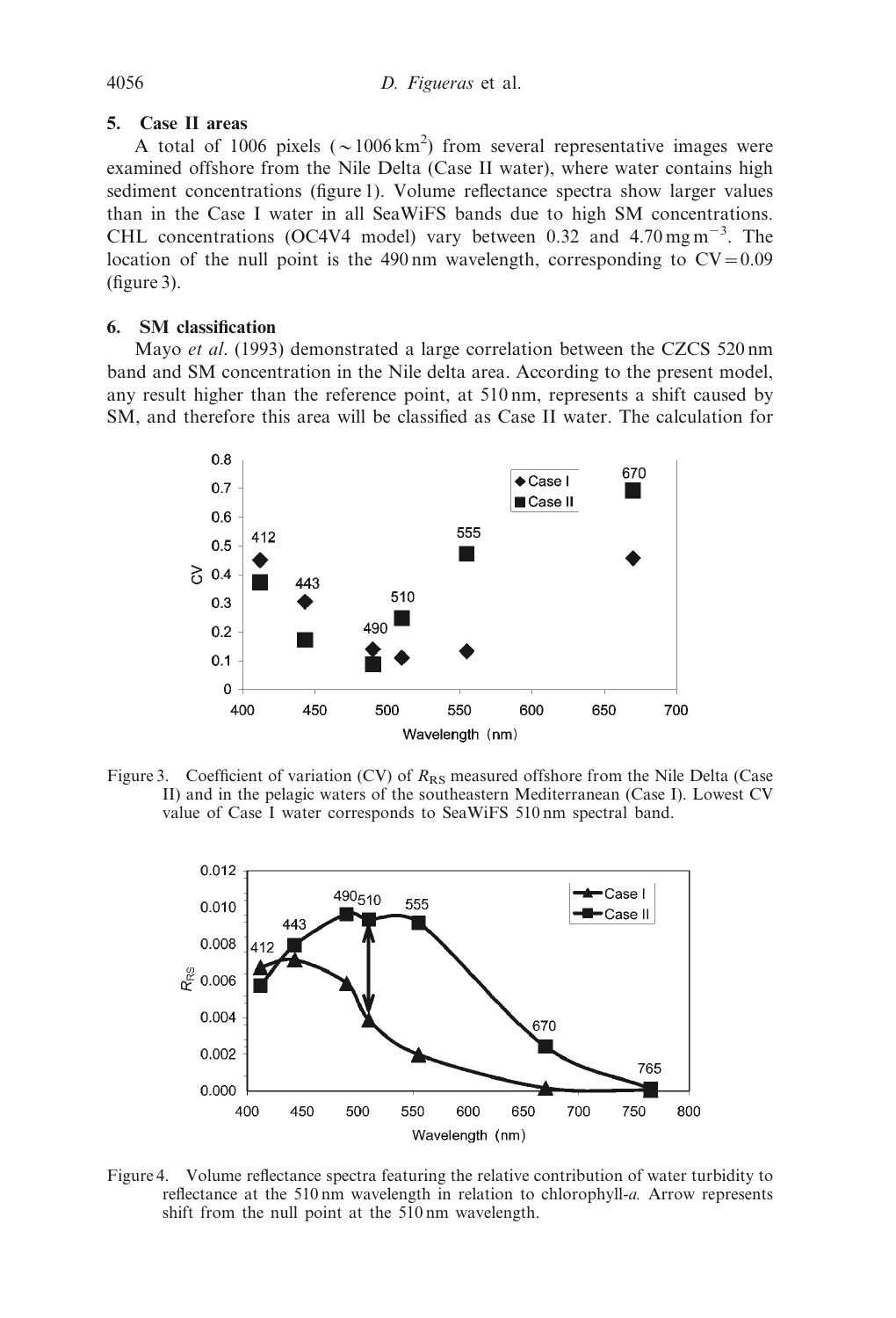

Figure 5. Turbid water mask models demonstrated on image of 18 June 2001 of the southeastern Mediterranean: (a) proposed procedure; (b) SeaDAS turbid water mask. Both models successfully mask the SM along the Egyptian coasts, however the current model is found to be more sensitive to CHL while their values are more reasonable (less than  $1.00 \text{ mg m}^{-3}$ ).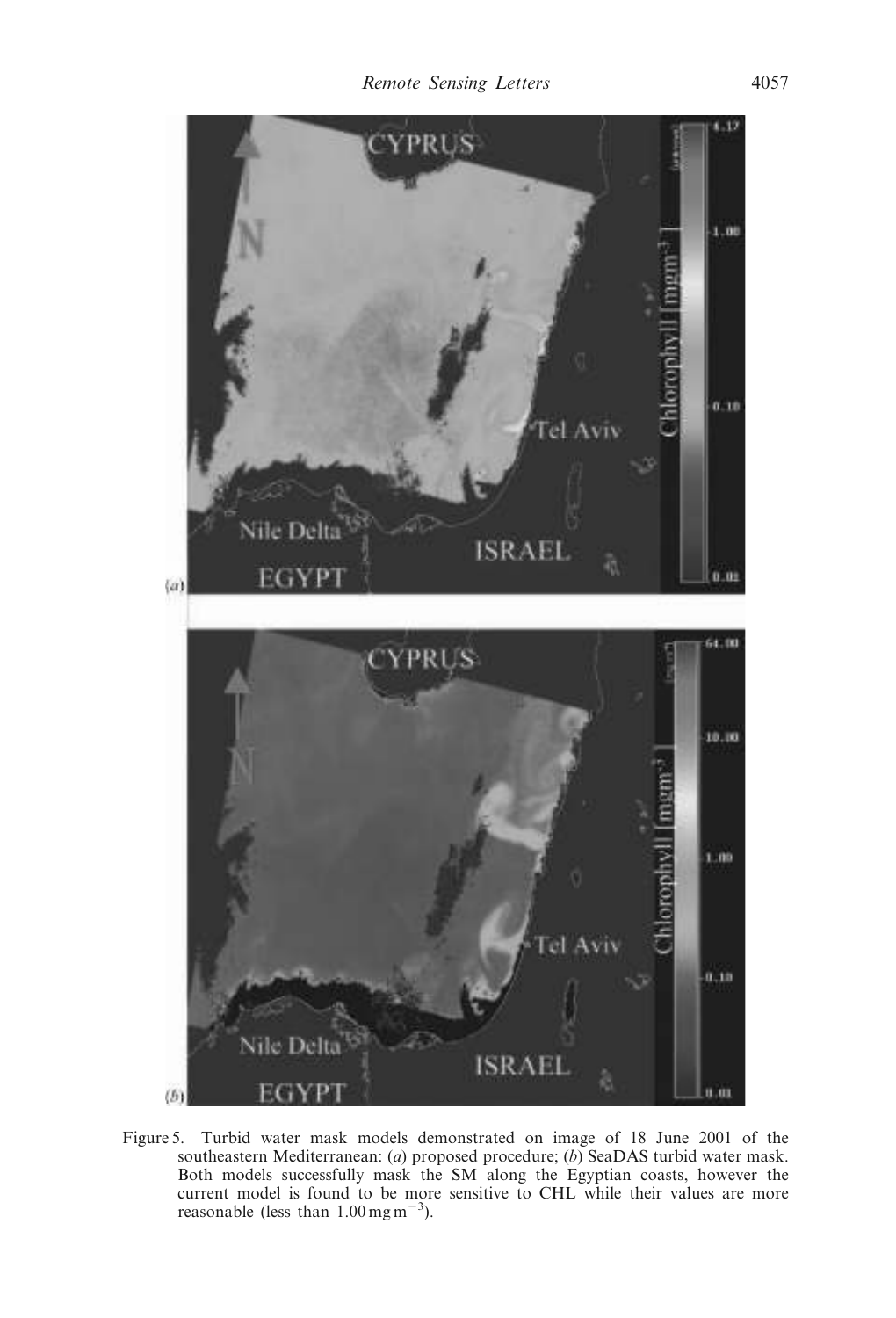determining the normalized concentration  $(C_{\text{caseII}})$  of SM in the area is:

$$
C_{\text{caseII}} = \frac{R_{\text{RS}} 510_{(\text{caseII})} - (\sum_{i=1}^{m} R_{\text{RS}} 510_{(\text{caseI})})/m}{\max(R_{\text{RS}} 510_{(\text{caseII})} - (\sum_{i=1}^{m} R_{\text{RS}} 510_{(\text{caseI})})/m)}
$$
(9)

where  $m$  is the number of pixels in the Case I sampling site.

A threshold value was implemented above the null point, at  $R_{RS(510)} = 0.0055$ . Figure 4 shows reflectance values of Case II water compared to those of Case I water. The Case II sediment-containing water's spectrum is higher than the threshold value. Operating the SeaDAS OC4V4 chlorophyll model in conjunction with this threshold and zeroing all pixels in the CHL model with values larger than the threshold results in masking of Case II water (figure  $5(a)$ ) as shown in the following model:

IF 
$$
(R_{RS}510_{(xi\ yi)} > 0.0055)
$$
 THEN  $CHL_{(xi\ yi)} = 0.0$ 

where xi and yi represent pixel coordinates. The SeaDAS turbid water mask is shown in figure  $5(b)$  for comparison. Note the similarity between the two models in masking the SM belt along the Egyptian coasts. However, the current model was found to be more sensitive to CHL while the values are more reasonable (less than  $1.00 \,\mathrm{mg\,m}^{-3}$ ).

## 7. Conclusions

- 1. The proposed procedure for detecting SM in water is a relatively simple and quick method, based on local concentrations of chlorophyll.
- 2. Applying the proposed procedure for masking SM produces results similar to the SeaDAS turbid water mask algorithm.
- 3. CHL concentrations in the proposed model are more clearly visualized than with the SeaDAS turbid water mask. The CHL values are presented within a realistic range.
- 4. Further research on results of this study, using the 510 nm spectral band as a reference, may lead to removal of turbid water effects on the spectrum without the need to zero the pixels and thus yield a closer-to-reality measure of chlorophyll concentrations in coastal areas, despite the presence of inorganic SM in the water. This may improve the monitoring of wastewater and sludge discharge in coastal areas, as well as pinpointing unauthorized discharge—an area of utmost importance.
- 5. The proposed method should be examined on other sensors having spectral bands for remote sensing of water, such as MODIS and MERIS.

#### References

- BARGHAVA, D. S., and MARIAM, W., 1990, Spectral reflectance relationships to turbidity generated by different clay materials. Photogrammetric Engineering and Remote Sensing, 56, 225–229.
- BRICAUD, A., and MOREL, A., 1987, Atmospheric corrections and interpretation of marine radiances in CZCS imagery: use of a reflectance model. Oceanologica Acta, 7, 33–50.
- BUKATA, R. P., BRUTON, J. E., and JEROME, J. H., 1983, Use of chromaticity in remote measurements of water quality. Remote Sensing of Environment, 13, 161–177.
- BUKATA, R. P., JEROME, J. H., KONDRATYEV, K. Y., and POZDNYAKOV, D. V., 1995, The effects of chlorophyll, suspended minerals, and dissolved organic carbon on volume reflectance. In Optical Properties and Remote Sensing of Inland and Coastal Waters (Boca Raton, FL: CRC Press), pp. 135–166.